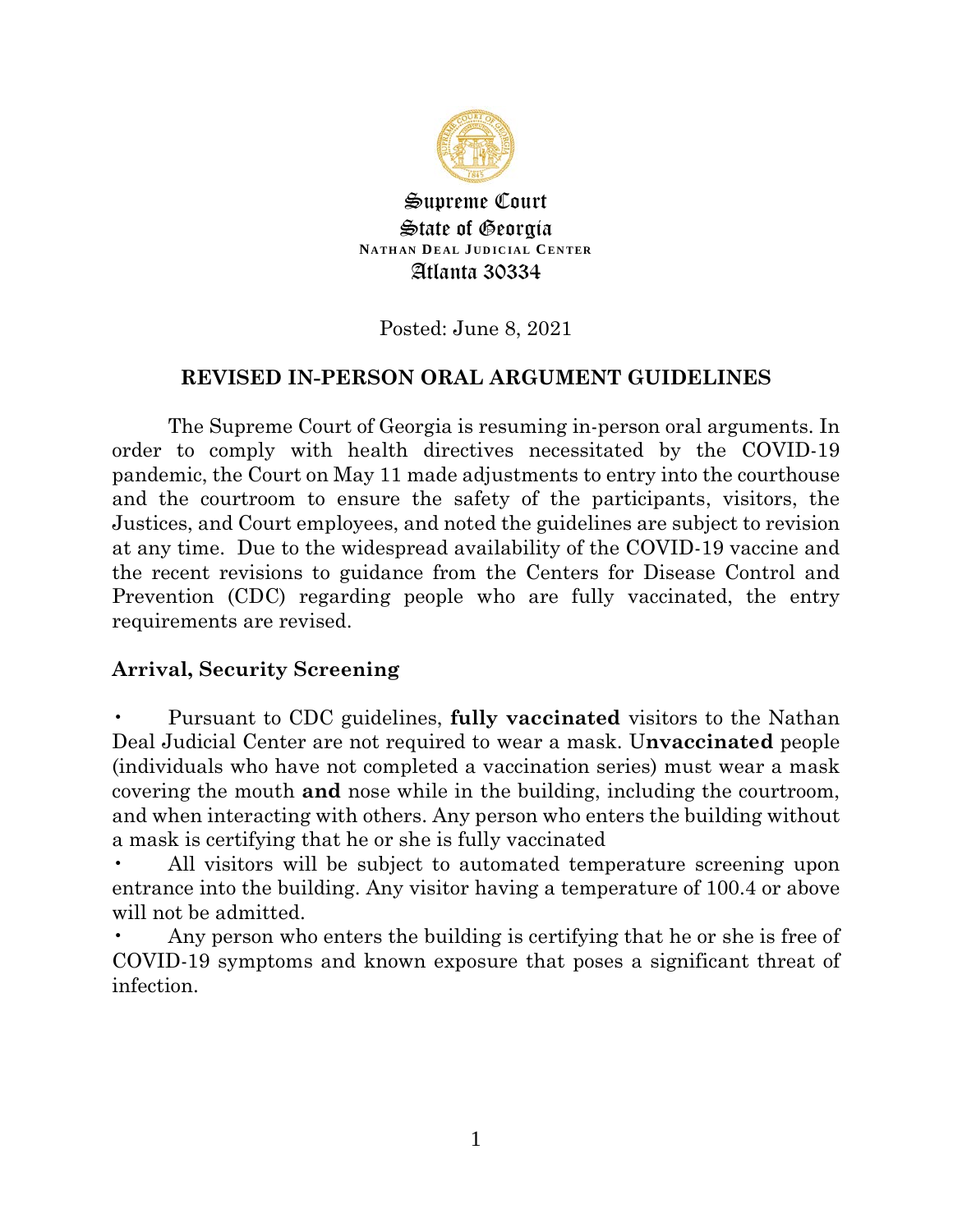## **Sixth Floor Courtroom**

• Attendees shall be informed at the start of the courtroom proceeding that those who have been fully vaccinated may remove their face coverings, leaving to attendees to provide for their own compliance.

• Based on the evolving COVID-19 circumstances, the Court continues to encourage co-counsel (other than counsel presenting argument), parties, interested persons, and the media to consider viewing oral arguments remotely via the Court's simultaneous livestream available on days oral argument is heard at www.gasupreme.us. The oral argument sessions are also recorded and posted on the Court's website at https://www.gasupreme.us/watch/.

# **Counsel Instructions**

• Counsel who are experiencing symptoms including fever, cough, and shortness of breath, chills, sore throat, new loss of taste or smell, or muscle pain the day of oral argument should stay home and immediately contact the Clerk's office to reschedule the in-person argument.

• Once through security, counsel will proceed to the sixth floor courtroom to check-in with the Clerk. You will be notified of any additional instructions related to your check-in after confirming your intention to appear.

• A maximum of two attorneys are permitted at counsel table.

• Bottled water and hand sanitizer will be available at the table.

Each counsel orally arguing and wearing a face mask may remove their face mask at the podium while arguing and shall put the mask back on when they have completed the argument.

• Counsel are asked to wipe the microphone and top surface of the podium at the end of their argument with the wipes that will be placed on the podium.

### **Preventative Protocols:**

• Common areas such as lobbies, elevators and washrooms will be cleaned and disinfected frequently by the Georgia Building Authority.

• The building's state-of-the-art ventilation system includes UV lighting to reduce toxins and bacteria that can enter the air stream.

• Hand sanitizer will be available for use throughout the building, including outside the courtroom.